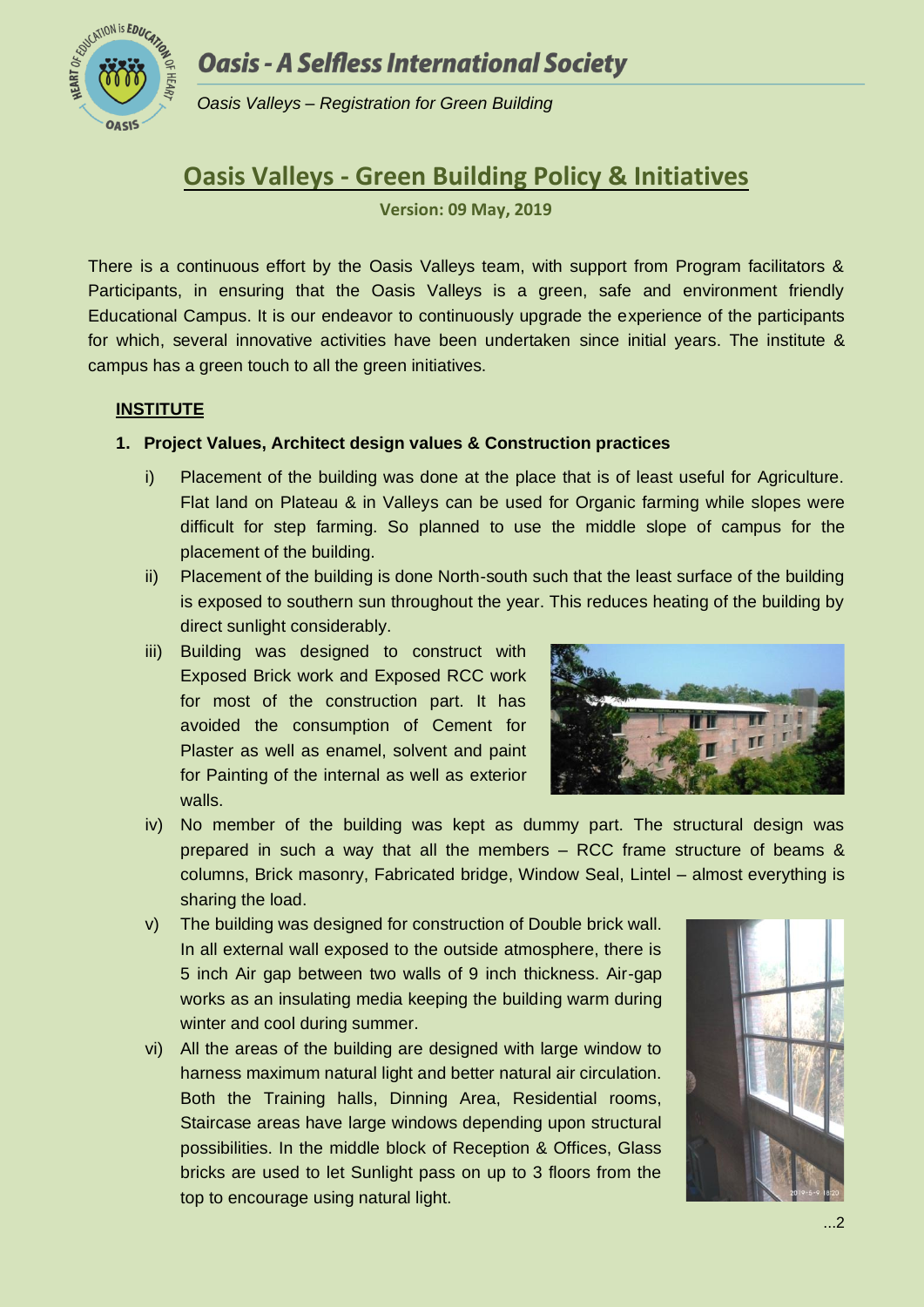

- viii) It was planned & executed in such a way that the Construction waste was utilized in the campus of Oasis Valleys itself.
	- a) Civil construction waste of Bricks (called brick batt) was preserved to use for Waterproofing work.
	- b) The waste of masonry, RCC & other material was reused to create base of Parking area, pathways & steps inside the campus and at the places of soil erosion.
	- c) Waste steel of Reinforcement is used to prepare Railing, Shoes racks and Window grill of the building.





#### 2. **Shifting the grown trees**:

Plantation was done on the whole campus of Oasis Valleys immediately upon receiving facility of Irrigation water. While the planning of constructing an Institute at particular location was decided later on after few years. Meanwhile in that time period, few big trees were grown at that location. To save those trees, Oasis Valleys had put an extra effort using JCBs, Manual Excavation after consulting various Agriculture Consultants & Machinery Experts.

- i) All the Trees/Plants were replanted from building site to nearby location with utmost care taken specifically. Team of competent supervisors was remained present during the whole process
- ii) Trees/Plants can be very sensitive to dehydration, so were removed during either early morning or late nights.
- iii) Pits were excavated and kept ready in advance to immediately replant them. Extra labour team was kept ready on site to execute the work. All the labours were given instructions to take care of trees as living thing, not a work of project.
- iv) Extra doze of Manure was added in order to increase the vitality of shifted trees.
- v) Trees were removed such that least roots were damaged during removal, shifting and replanting. Many branches were pruned for reducing the evaporation rate.
- vi) Oasis Valleys is happy that we could retain most of the trees shifted from the construction site.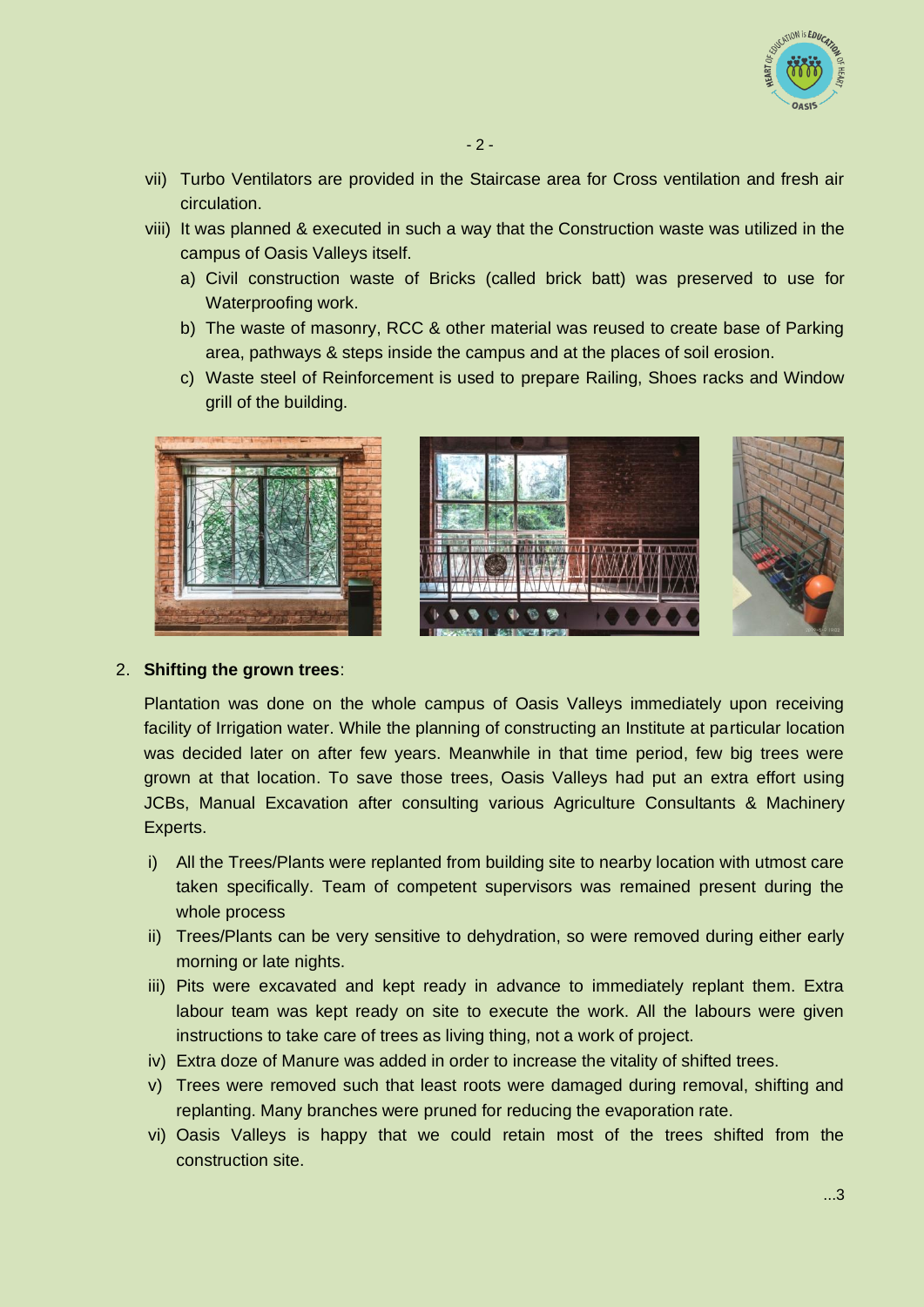## 3. **Eco-Friendly Practices adopted during renovation of building as follows**:

- i) Building Materials including interior materials to have at least 20% recycled content by cost.
- ii) 80% of waste generated (by weight or volume) on site does not go to landfill. Design & selection of material is done such a way that almost everything is reused somewhere in the campus.
- iii) Minimum use of Paints and Adhesives advised which also has LOV content.
- iv) Workmen involved in the construction will be provided with restrooms and safe drinking water facility.

## 4. **Energy efficient Light Fittings**:

i) It is decided to use LED lights for Energy saving purpose. All newly purchased light fitting of Phase.2 are LED light. Surface mount Corve LED & Syska T5 tubelight fittings are selected.



 $\frac{1}{2}$  Qu

- ii) All the light fittings are selected with high ratio of Lumens/watt.
- iii) Selection of type light fittings & total number of fittings are done based on utilization of that area. E.g. Light fittings in Reading area & Reception are more illuminative than passages & walkways.
- 5. **Measures for Electricity saving** (Timer, sensor, level controller) Various Energy saving instruments have been installed at Oasis Valleys.
	- i) All the streetlights have sunlight sensors. The installation of Sunlight sensors connected with the Streetlights as such that it is set seasonally to match with the maximum use of natural sunlight.
	- ii) All the common lights of passage & staircase areas are connected with digital timer switches. The timings of the timer switches are set to match with the use of natural sunlight for early risers to late night workers.
	- iii) Few areas are provided with Motion sensor lights to reduce power consumption as well as ensure safety of occupants.
	- iv) Both Overhead tanks- Utility water for Institute and Irrigation water for campus are filled with water using Submersible pump installed in Borewell. Both the submersible pumps are connected with Level controller to avoid spill over and any wastage or water.
	- v) Motors of sewage water treatment plants are also connected with level controller to avoid wastage of electricity.
	- vi) Notice-boards & Reading areas are located in well-lit place of the building.

#### 6. **Equipment Selection**:

- i) It has been planned to Usage of non-CFC equipments in future, may it be Air-Conditioners, Fridge or any other equipment.
- ii) Also it is planned to purchase Equipments with 5 star rating wherever possible to have by adhering requirement.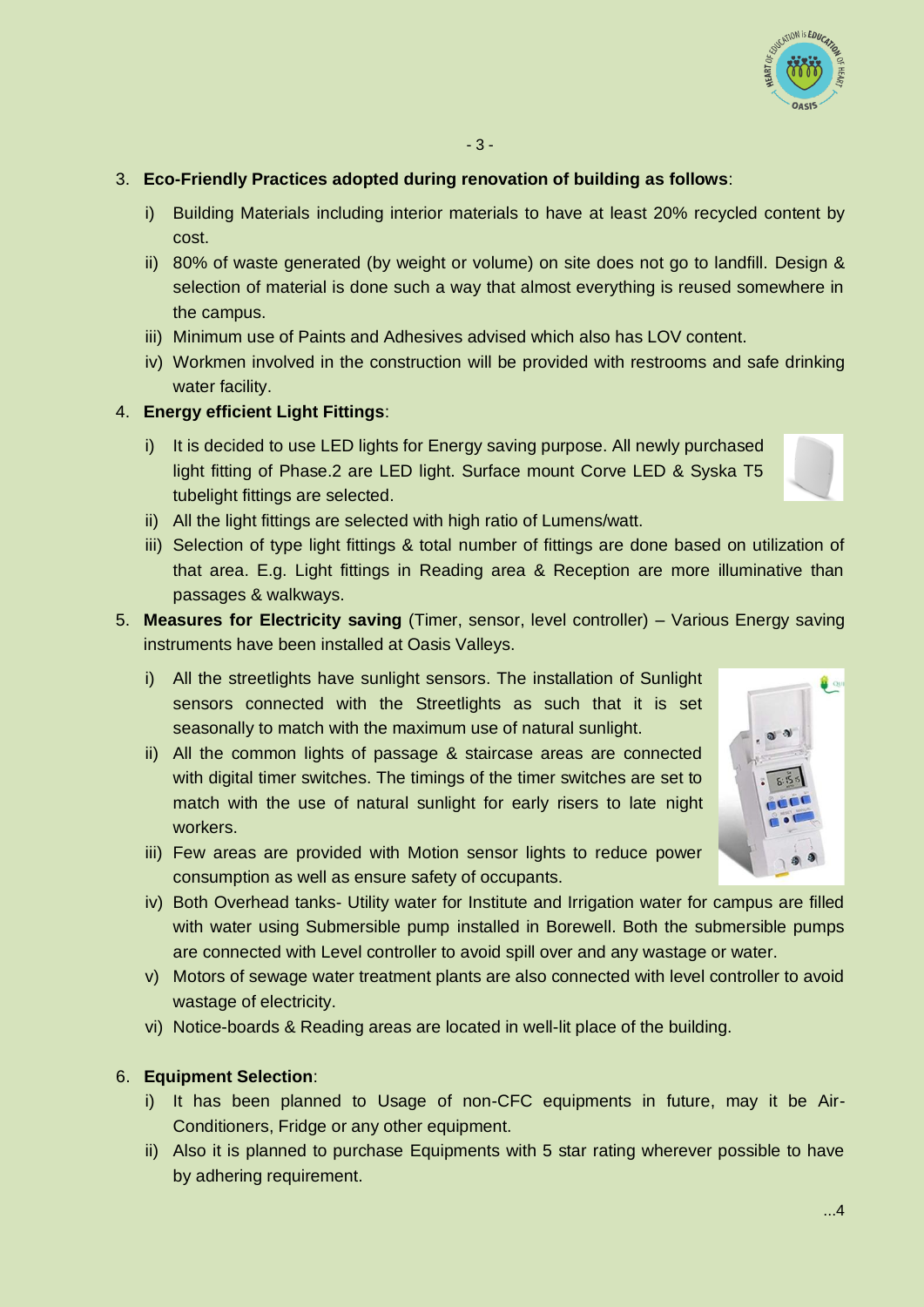

iii) While selecting any equipment for purchase, the Total Cost (including Initial Cost, Running Cost, Maintenance Cost & Labour cost) is calculated for decision making.

#### **7. Measures for Saving water**

- i) Use water efficient Plumbing fixtures for controlling flow rates.
- ii) Dual Flush type Flush tanks are provided in the toilets.
- iii) Main Valves of the floor are throttled on the lower floors with high pressure of water due to gravity

#### **8. Solar & other Renewable energy on-site**

i) Solar hot water system is installed at Oasis Valleys Institute for bathrooms. Highly efficient Glass-tube heating technology is adapted in solar hot water system. Energy efficient Heat pumps are provided as back up during monsoon or cloudy seasons.



#### 9. **Waste Recycling systems**:

- i) Oasis Valleys is preparing Bio-compost from the farm waste. In order to save human energy various decentralized Waste hips are created throughout the farm and cow dung & cow urine from nearby farmers are being used for creating microbial environment for decomposing process.
- ii) Oasis Valleys is preparing Vermi-compost from Kitchen waste. Segregated organic waste of Kitchen & dining area is shifted to Vermi-compost units for recycling. Vermi-compost produced from the units is being used as manure in the plants kept inside the building premise & surrounding. Waste PVC drums were engineered and designed to create vermin-compost plant from Kitchen waste.



#### **10. Sewage Treatment plant & reuse of treated water**

- i) Oasis has installed sewage treatment plant with completely natural treatment.
- ii) Technology called 'Bio-Filter' developed by renowned Transchem Agritech Pvt. Ltd., Vadodara is being used for filtering the sewage water.
- iii) Earthworms along with biologically degradable media works as a filter in the plant.

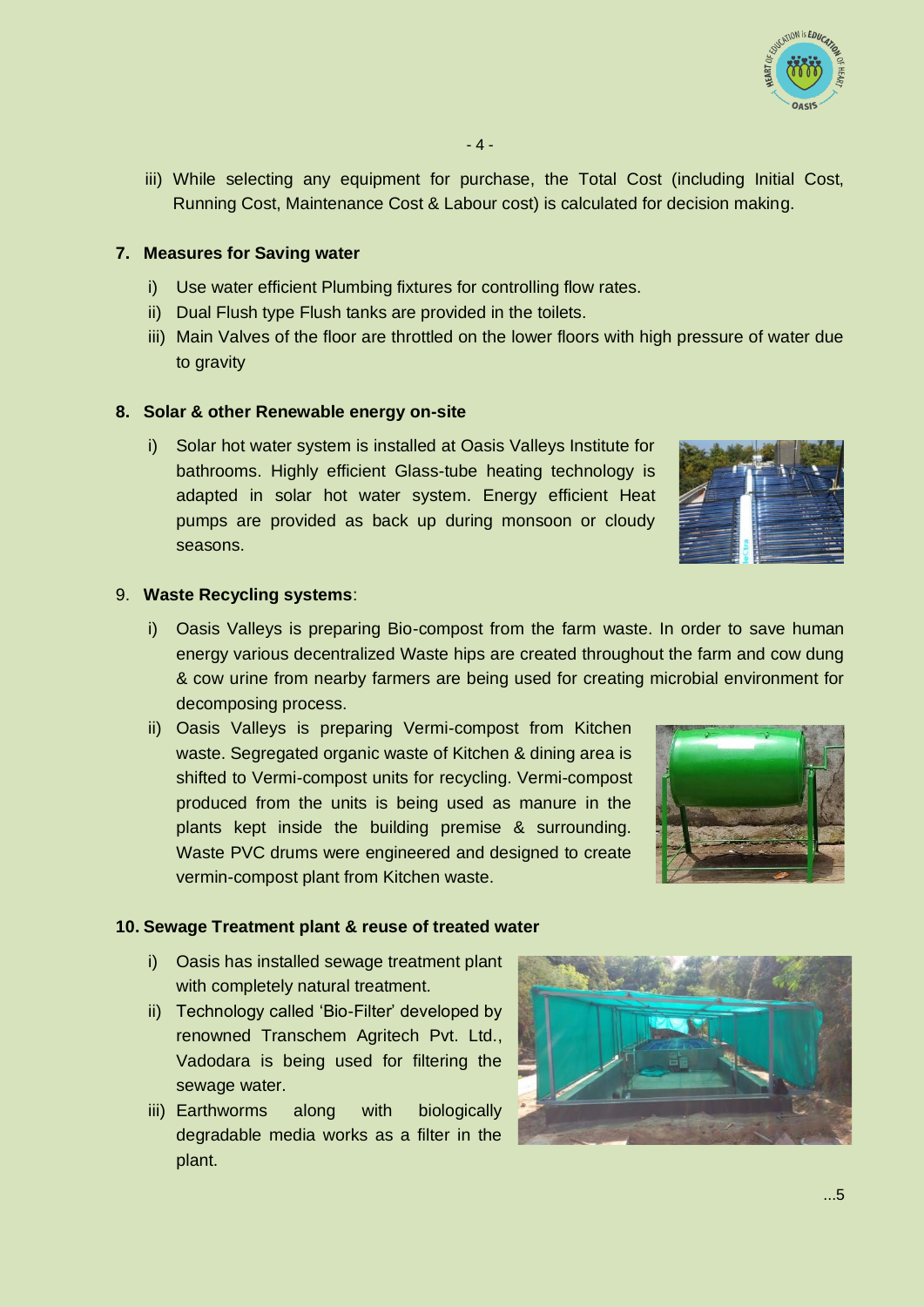

- iv) Treated water of the sewage treatment plant is used for Irrigation & agriculture in the campus. The production of the crops, orchard & other plants has increased drastically due to higher composition of N-P-K etc. major minerals as well micro nutrients in the treated water.
- v) The filtering media is being replaced every 6 months with new media. Used filter media has been converted to bio-compost by bacteria & earth worms. It is being used in the campus in organic farming, landscape & orchard.
- vi) New filtering media is being prepared on campus by crushing waste of forest trees & agriculture. If needed farming waste from nearby farmers are brought to campus for preparing bio-filtering media.
- 11. **Staff**: Environment friendly Housekeeping techniques are taught to staff. It includes water & Electricity saving as well as energy efficient ways. Green practices as well as material have been used for cleaning as well as maintenance of the building & campus.
- 12. **Environment friendly utilities**: It is decided to use all the utilities with environment friendly norms for reducing Carbon footprints.
	- i) Diesel generator set confining to GPCB as well as pollution control norms of IS. Also the Generator is silent generator with casing to reduce noise pollution.
	- ii) All the pumps & motors used in Irrigation system, Solar system as well as sewage treatment plants are confined to Indian standards.



- iii) Water & Electricity consumption is regularly being measured & monitored for various utilities.
- 13. **Car Pool**: Car/Vehicle Pool facility is planned for facilitators as well as participants of Oasis workshops and children camps. The co-ordinator of the program always ensures that single vehicle is used for camps including facilitator and minimum number of vehicle using car pool for adult workshops. Approved service providers for various cars & buses are appointed for central travel from Vadodara to Oasis Valleys.
- 14. **Environment Activities for participants**: All the participants of the workshops & camps are taken for Environment Protection Education tour. They are being shown all the actions as well as demonstration of the points mentioned under the section of Campus below. Also during camps & workshops, all the participants are offered to participate in any one activity of Environment protection or organic farming.

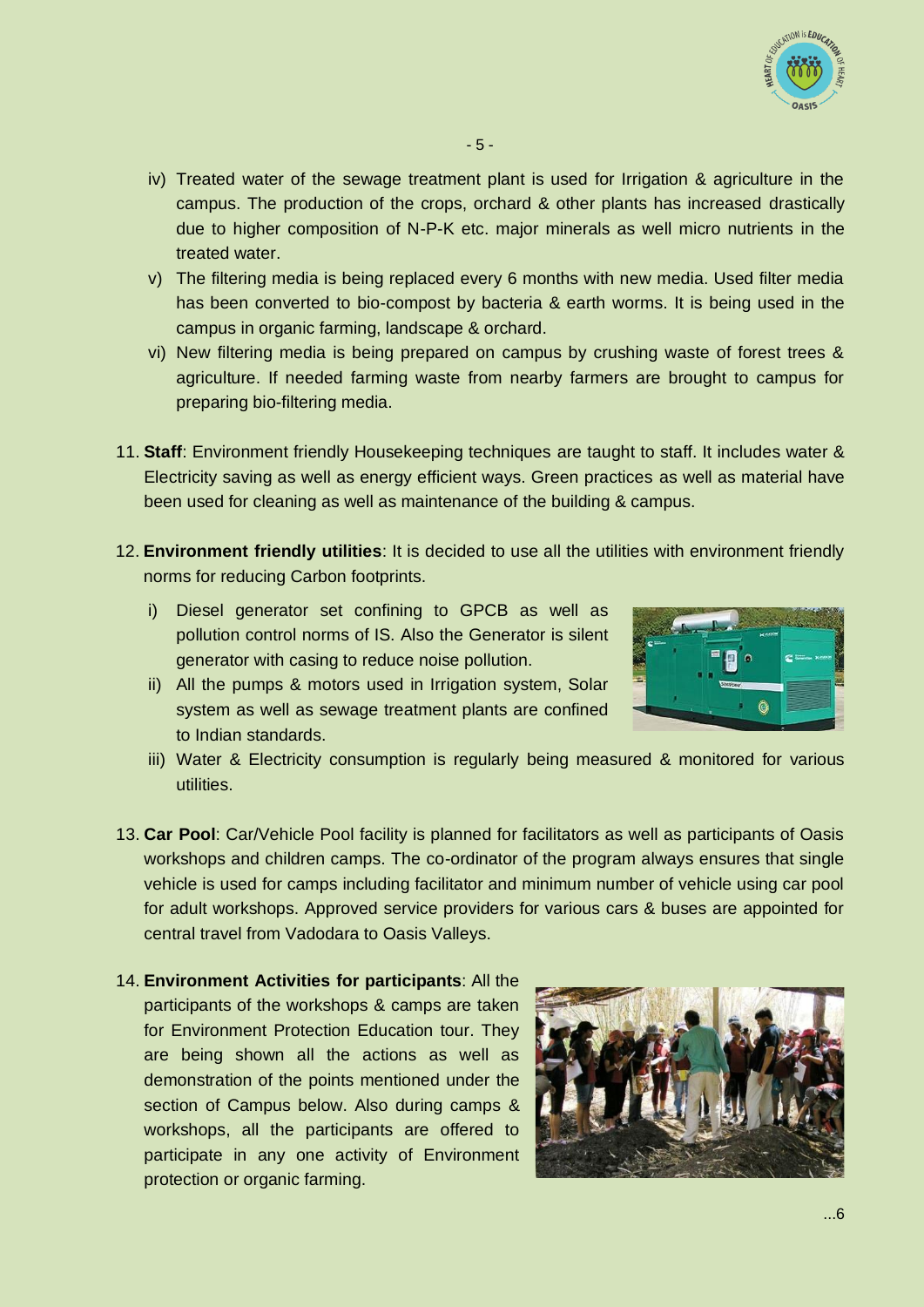

### 15. **Occupant wellbeing facilities**:

- i) **Library** contains books ranging from Subject from children stories to philosophy. Various sections of more than 1200 books are created and distributed in the cupboards on all floors of the building. All the facilitators & participants of Oasis workshops & camps have an access to the distributed library as well as publication counter.
- ii) **Honesty Shop**: Oasis has published more than 80 books/booklets in last 10 years. All the books are available for sale at publication counter. Few other publications of Gandhiji, Swami Vivekanand etc. are also available. Participants are supposed to read the price on the book and drop money in honesty box kept at the counter. Though the building has been covered with CCTV surveillance for security, no CCTV has been kept in Honesty shop. We trust people.



- iii) **Exercises & Games:** Various physical exercises are planned for children of the camps which include Yoga, Jogging, Mountain climbing, local Indian traditional games etc. Also during camps various trainings of Self-defense, healthy lifestyle are being given to participants.
- iv) **Medical**: First aid kit is available on all floors for immediate treatment for injury or illness. Also contact number of nearby PHC & major hospitals are handy in office. Folding Wheelchair & Stretcher are kept ready for any emergency. One 4 wheeler is always kept standby during all major programs.
- v) **Drinking Water:** RO Water purifiers are installed at Oasis Valleys for Drinking water. Water from Borewell, Irrigation and RO Plant is being tested in laboratory every year for monitoring water quality.
- vi) **Amphitheatre:** Oasis Valleys has developed a place where various cultural as well as social events can be organised during the programs. Regularly Camp Fire, Group Activities, Debate etc are being organised during the camps. Such programs help children to make new friends and bring out their talents.
- vii) **Sanitation:** Few toilets in the institute building are designed with Indian Toilet Pan so that Children & participants from rural areas are comfortable.
- viii)**Food:** Only healthy & tasty food with minimum of spices is served to the participants of Oasis Programs & staff members. Food is being cooked in completely hygienic environment with proper SOPs by trained team.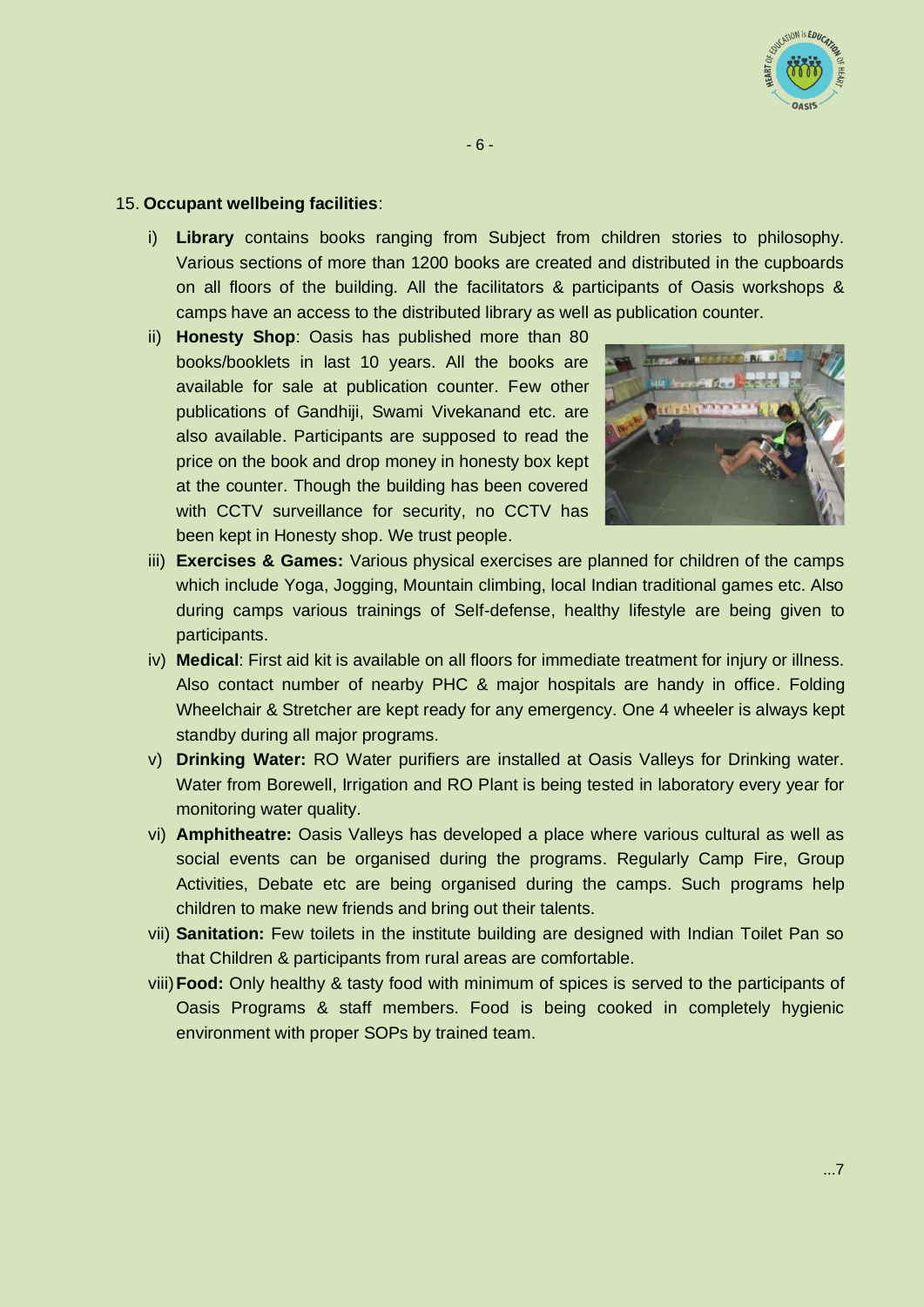

## **CAMPUS**

- 1. **Retain Contours**: After purchasing the land for the campus, the policy decision was taken for NOT disturbing original natural contours & topography of land. Whatever development is to be planned in the campus, be it constructing institute building, organic farming or creating infrastructure, everything has been planned without any change in the topography of the land.
- 2. **Soil Erosion prevention**: Various measurements for preventing soil erosion are taken in the campus.
	- i) Fast growing creeper named 'Vadelia' has been planted to quickly prevent soil erosion at critical location.
	- ii) Green Bamboo & Golden Bamboo has been planted on slopes as well as in valleys to prevent soil erosion.
	- iii) Low cost technology has been adopted for the steps of soil erosion prevention. Bunding and check-dams are prepared from used cement bags, wood waste from campus. Used cement bags are filled with local soil and are closed with stitches and all the stacked bags are stitched together to make it as a single unit. This bunding or dam is covered with soil to avoid degradation of plastic of soil bags.



- iv) At the edge of top of hill or plateau area, bunding using cement bag are prepared. This has ensured cutting or washing out of edge.
- v) Check dams are prepared in the path of water ways. It serves 2 purposes. Breaking the velocity of stream of water & thereby preventing soil erosion. Also it allows water to seep in the soil of land and thereby increase the ground water table.

*We are proud to say that the Soil erosion that was common phenomenon since past few years has been stopped at the location of Oasis Valleys which has helped the contours of surrounding land. The same is visible on the map of Google Earth.*

- 3. **Rain water harvesting**: The system of harvesting rain water has been developed in the campus including checkdams which allows water to seep in the soil of land and thereby increase the ground water table. Storm water structure & network inside the campus is set since a decade. Percolating well has been planned near the lowest point of the campus.
- 4. **Irrigation by Gravity**: Underground Irrigation pipelines are fitted in the campus. Piping network is designed in such a way that water is being distributed from Overhead tank to the end point by gravity.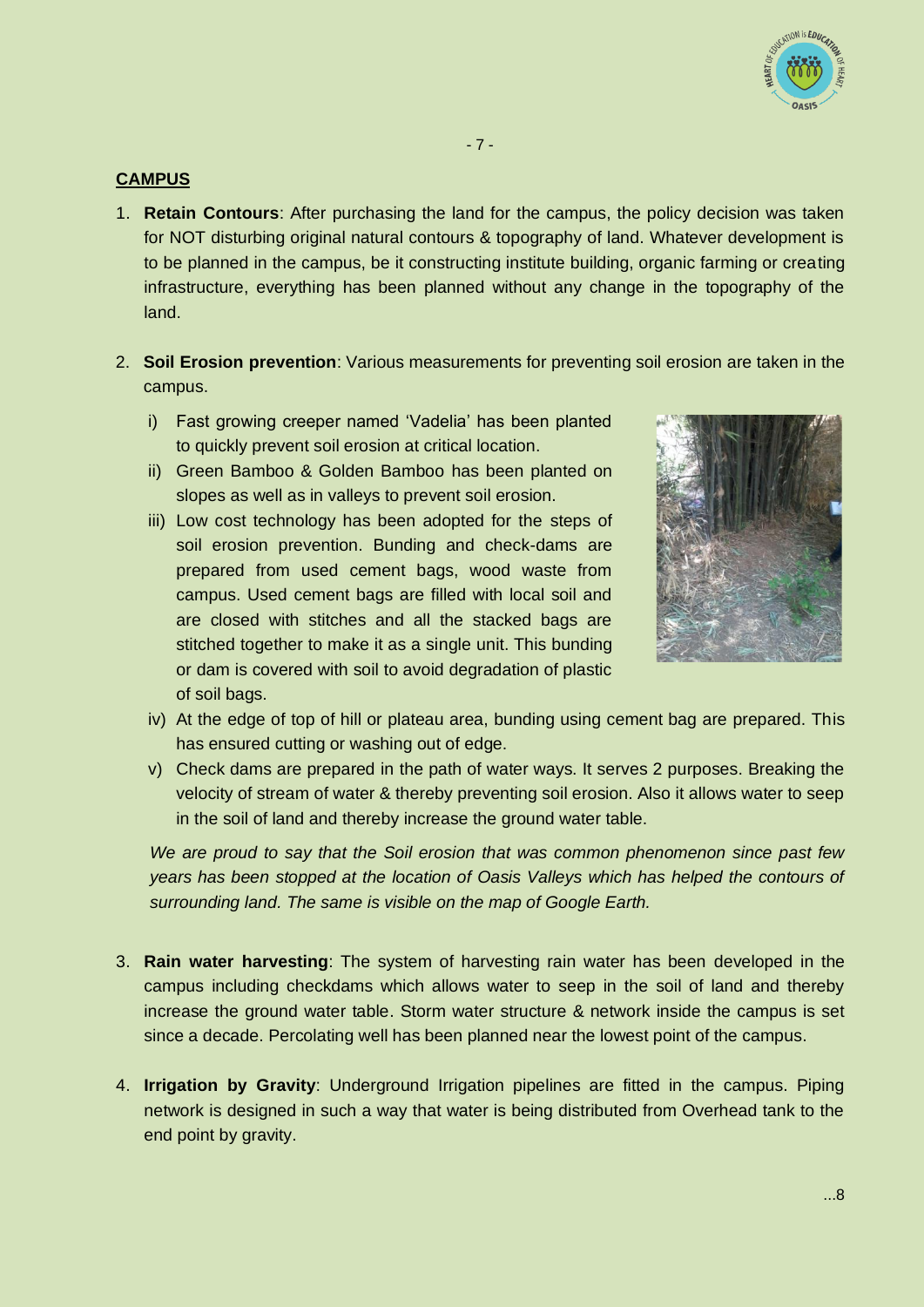

5. **Pond**: Combination of natural & artificial technology is adopted for creating a water body inside the campus. The location of same is selected based on water ways, slope of the campus contours and wind direction. Cool wind breezing from the pond keeps the whole campus cool during summer. Also the water body helps in creating habitat for the local animals & birds.



6. **Organic Farming**: In order to propagate low cost sustainable farming, Oasis Valleys has adopted Organic farming since the purchase of land in 2004. No chemical fertilizers or pesticides have been used since then. Bio Fertilizers like vermi-compost, bio-compost, cow dung, coal ash etc. have been used as natural fertilizers. Cow urine & fermented buttermilk have been used as natural pesticides.



- 7. **Composts**: Various Compost plants using Vermi-culture, Bio-culture has been developed at Oasis Valleys. Inputs from local farms have been developed to create composts.
- 8. **Demonstration models of Low cost farming**: Various models of low cost farming have been developed at Oasis Valleys.
	- i) **Gangama Circle**: Experiment of 1024 sq.ft. for sustaining livelihood of 1 family.
	- ii) **Crop changing**: Rotation of vegetable beds based on its category: Root-based, Leavesbased, Fruit-based or Creepers. This ensures availability of required manure for each category throughout the season. Also it prevents imbalance of minerals in soil.



- iii) Inter cropping: In order have control of pest infection & balance of minerals in soil, various vegetables & other crops are grown in single bed in best combination on the farm.
- iv) **Mulching**: To reduce evaporation from the soil, covering of watered soil is being done at Oasis Valleys Campus. Green mulching using forest grass/weeding and Dry mulching using leaves & other farm waste are being done.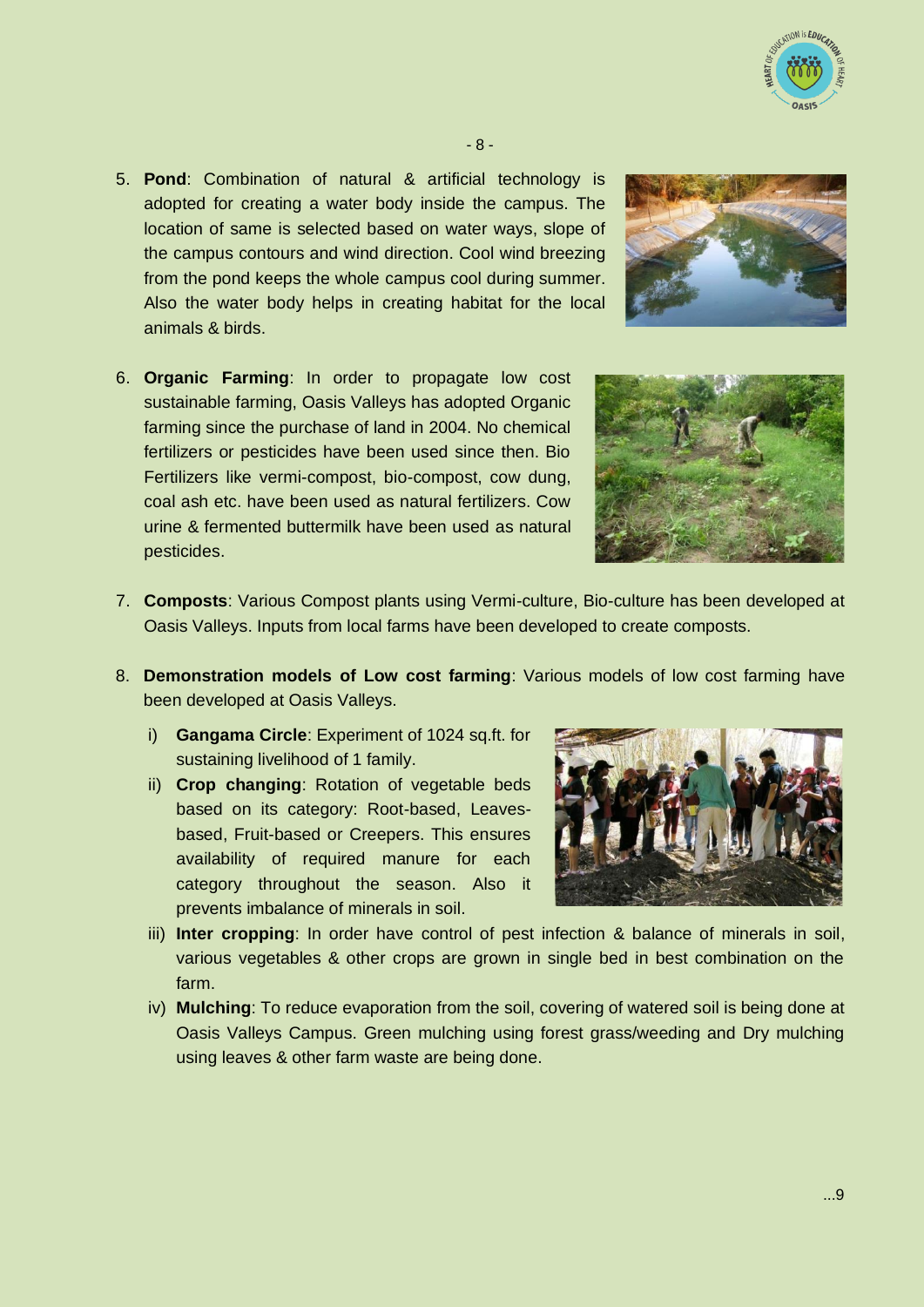

v) **Green Field Project**: Smaller plants are brought from nursery from forest department and are grown in bigger sapling bags (recycled) after adding local soil. It is easier to look after them by less labour, energy and time. Also this helps smaller plants to adapt in the new situation, atmosphere and location. After they are settled & bloomed in 1-2 years and reached up to height of 5-7 ft they are planted on land. It takes hardly one monsoon for them to settle. This system of plantation reduces mortality rate and extra labours to save them in initial stage.

- 9 -

- 9. **Bio-diversity Orchard**: Oasis Valleys has developed Bio-diversity orchard with more than 25 species of fruit trees. It ensures equilibrium of all the minerals in the soil & avoids utilization of only few minerals which is the general case in other farms with only single species. It also ensures restriction of the growth of pest in the farm. Design of the orchard is done such a way that it harnesses maximum Sunlight possible for best utilisation of land.
- 10. **Saving of Native & vanishing Species:** Oasis Valleys has taken initiative of saving native species of the region. *Sitaphal, Ramphal & Shetur* are few such fruit trees and *Kher, Paras Pipal, Aambali, Ambiyaar* are few such forest trees.
- 11. **Herbal Garden**: Few herbal plants like Allovera, Basil, Paanfuti etc. and Trees like Bijora, Indrajav, Nagol, Karanj are grown at Oasis Valleys. All 3 trees from which Triphala Churn is prepared at grown at Oasis Valleys - Aamla, Harde, Baheda. Many Natural Insect Repellent plants like Basil are grown zone wise to ensure healthy atmosphere in the whole campus.
- 12. **Green Footprints by Planned Forest**: Oasis Valleys has grown planned forest in the campus with more than 60 varieties of trees. With Trees density more than 8 ft x 8ft, Oasis Valleys actually fall in the zone of Forest. More than 3000 trees are grown in 9 acres of land. Oasis Valleys can be easily distinguished & recognized as a green patch from the surrounding area on Google earth.
- 13. **Co-living with Animals & Birds**: Oasis Valleys encourages habitat of living creatures on the campus. Wild heir, snakes, other reptiles as well as 40 varieties of birds like peacock, parrot, king fishers are found in the campus. All the staff members & visitors are instructed not to tease of harm any animal or birds. As a policy if any snake or poisonous/dangerous reptiles are found on campus, people from forest department are called and creatures are cached & released to nearby forest.

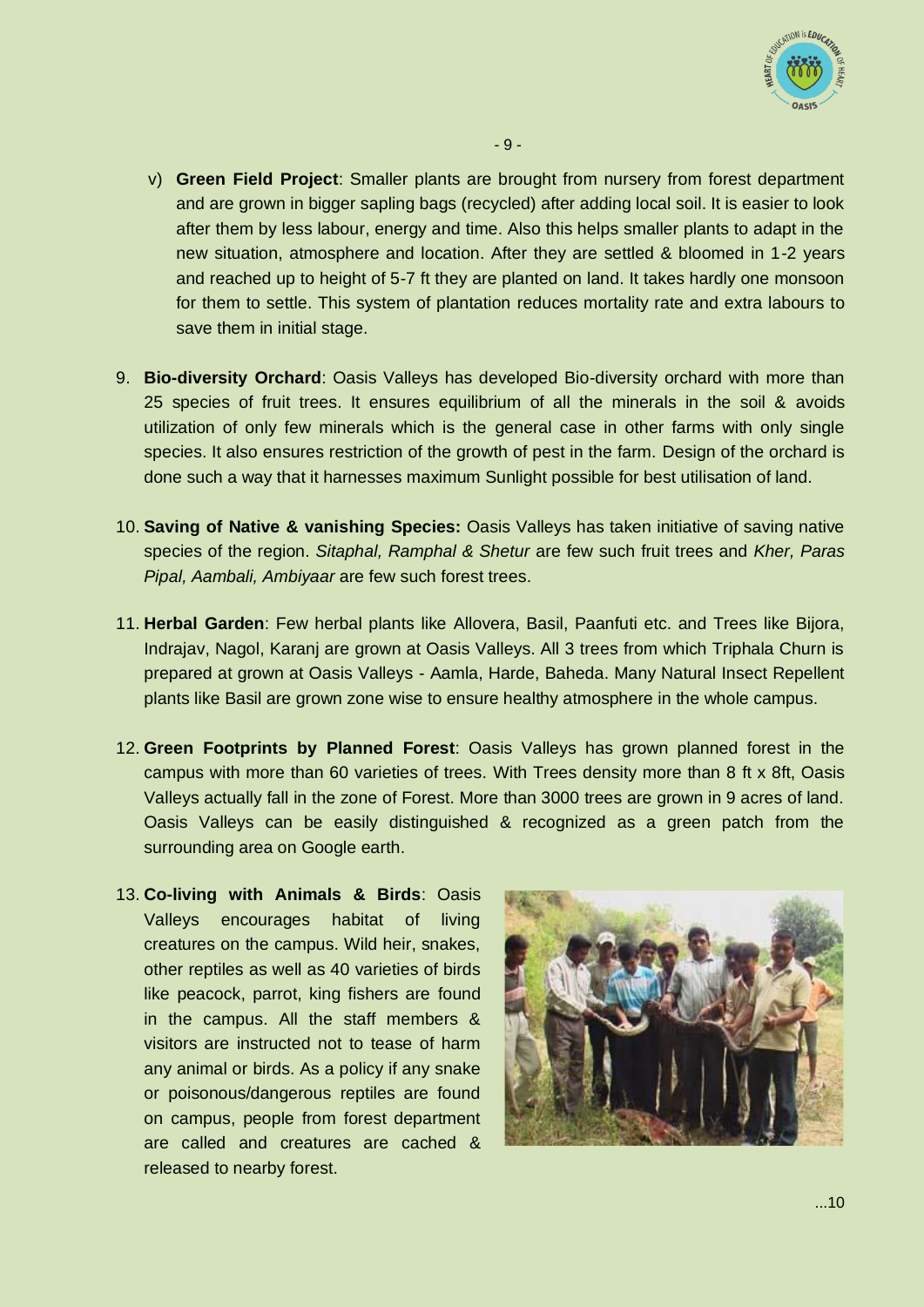

- 14. **Tobacco policy**: Chewing Tobacco, Mawa, Gutka and smoking in any form (Bidi, Cigarette, Cigar, Pipe, etc.) and consuming Liquor in any form is prohibited inside the Institute building or any other premise or anywhere in the whole campus.
- 15. **Multipurpose Usage**: Various Parts of Bamboo & other Trees used creatively inside the campus like preparing internal fence, scaffolding etc. Children used to create various craft items/articles & Educational material using the same during the camps.
- 16. **Waste segregation & disposal system**: Various kind of waste generated inside the institute and the campus is segregated. Dry & Wet waste separated initially using different kinds of Dustbins. Green waste is transferred to Vermi-compost unit or Bio-compost unit as per season, quantity and material in the waste. Dry waste is further segregated in to various parts – E-waste to be given to authorized recycle, Scrape to be given to local scrape recycler, Waste that can be used creatively, are utilised in Oasis camps by children. All the actions are taken based on segregation.